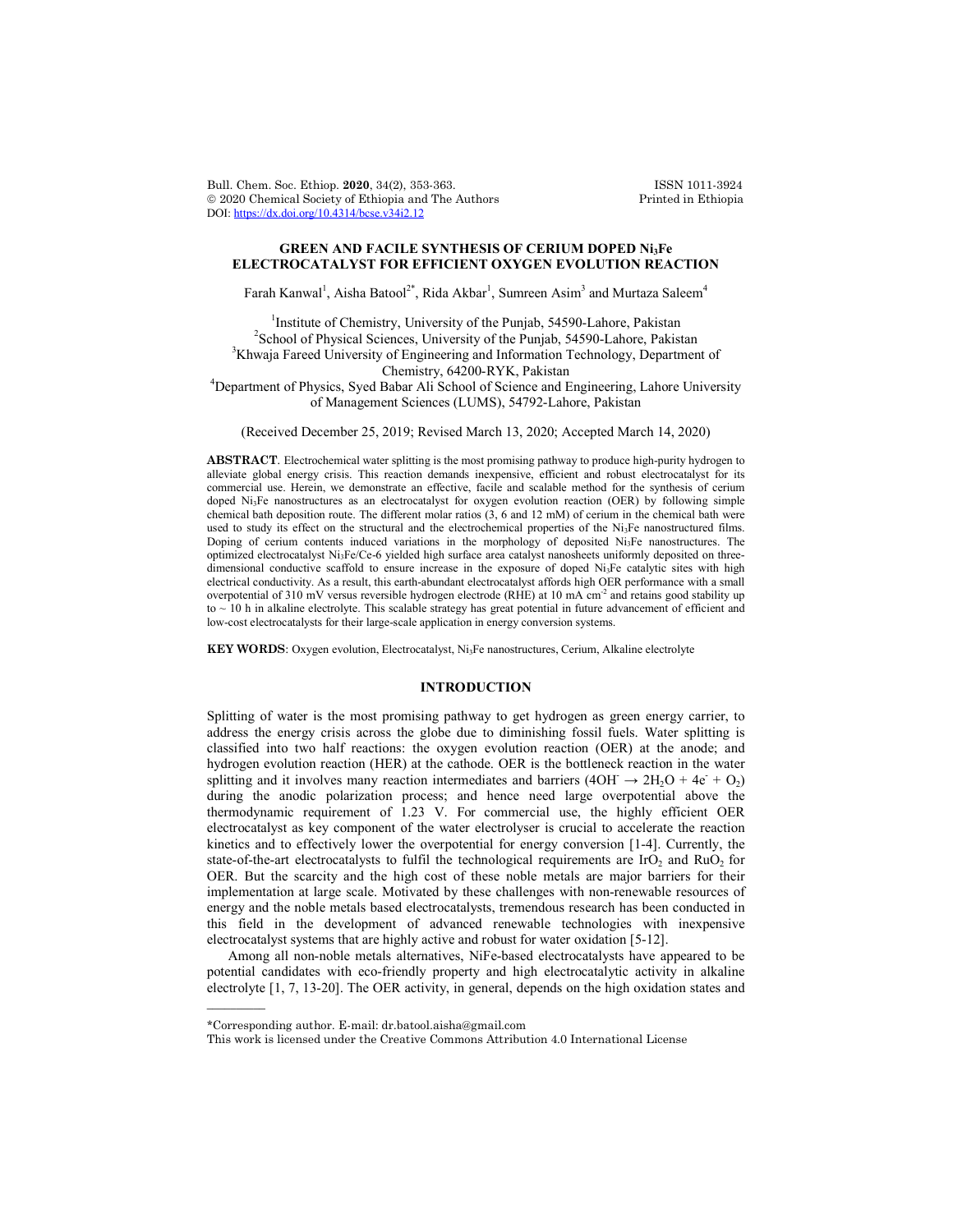the catalytic active sites in the transition metal elements [21-26]. The third element doping from 3d transition metals can modify the electronic structure of NiFe-based electrocatalysts by introduction of defects to facilitate the reaction intermediates with low reaction barriers for OER [27, 28]. Recently several groups reported the introduction of cerium in the host catalyst with modified electronic structure for improved OER performance. For instance,  $CeO<sub>2</sub>$  doping in  $Ni(OH)$ <sub>2</sub> shows great contribution in the enhancement of OER owing to strong electronic interaction between these two phases [29]. The introduction of cerium induced crystal structure amorphourization of  $CoO_x$  with increased cerium related oxygen storage capacity. These modifications lead to increase in electrochemical surface area of nanostructures and consequently high intrinsic OER activity of the resultant catalyst [30]. The promotion of NiFe-LDH for significantly enhanced OER activity by doping with cerium and interfaced with CNTs to form hierarchical nanocomposite has been demonstrated due to induced lattice defects, flexible coordination number of  $Ce^{3+}$  and strongly coupled interface [31]. Although various strategies have been adopted to introduce cerium into host catalyst, however, a scalable, costeffective and simple synthetic protocol with precise control over the growth of trimetallic electrocatalyst without coalescence of nanostructures on conductive scaffolds is rare. The selfaggregation of catalyst nanostructures causes blockage of the active sites due to accumulation of generated gas bubbles that obstructed the diffusion of both reactants and products, which is the major source to increase the overpotential [23, 25].

In this work, we demonstrate an effective, facile and inexpensive strategy for synthesis of cerium doped NiFe-based electrocatalyst nanosheets. Our strategy has following key features (1) amorphous phase of cerium in the host catalyst and dramatic variations in  $Ni<sub>3</sub>Fe$  morphology, (2) the nucleation of homogeneous deposition of electrocatalyst nanosheets with more accessible catalytic sites, and (3) the superior performance of cerium doped catalyst in catalyzing the OER in comparison to control sample of  $Ni<sub>3</sub>Fe$ . Thus, our low-cost and simple strategy developed an electrocatalyst that affords superior water oxidation activity with a low over potential of 310 mV<sub>RHE</sub> at 10 mA cm<sup>-2</sup> and a good stability in alkaline electrolyte.

### **EXPERIMENTAL**

### *Materials*

Hydrochloric acid (HCl), ethanol, iron sulfate heptahydrate ( $F \in SO_4$ .7H<sub>2</sub>O), cerium nitrate  $(Ce(NO_3), 6H_2O)$ , trisodium citrate dehydrate  $(Na_3C_6H_3O_7)$  and Ni foam were used. Deionized water, paraffin oil were the materials required for carrying out the synthesis. All chemicals were of lab grade and were utilized without any purification.

## *Experimental details*

Prior to synthesis, pieces of Ni foam  $(1 \text{ cm} \times 3 \text{ cm})$  were washed with 3 M HCl solution, deionized water and ethanol in succession, each for 10 min in ultrasonic bath to remove any oxide layer. The chemical bath solutions with different atomic ratio of Fe to Ce were prepared by mixing 50 mmol of FeSO<sub>4</sub>.7H<sub>2</sub>O and 3 mM of Na<sub>3</sub>C<sub>6</sub>H<sub>3</sub>O<sub>7</sub> with varied contents of  $Ce(NO<sub>3</sub>)<sub>3</sub>$ .6H<sub>2</sub>O (i.e., 3, 6 and 12 mM) in 100 mL of deionized water and stirred them for 0.5 h. The cleaned pieces of Ni foam were inserted in the above prepared solutions followed by the oil bath heating at 90 °C for the development of different products and named as  $Ni<sub>3</sub>Fe/Ce-3$ , Ni<sub>3</sub>Fe/Ce-6 and Ni<sub>3</sub>Fe/Ce-12, respectively.

For the synthesis of control sample Ni<sub>3</sub>Fe, the method is similar to that of all above cerium doped Ni<sub>3</sub>Fe but without adding Ce(NO<sub>3</sub>)<sub>3</sub>.6H<sub>2</sub>O into the chemical bath solution. After deposition, all prepared products were washed with deionized water and ethanol; and then dried at 60 °C overnight.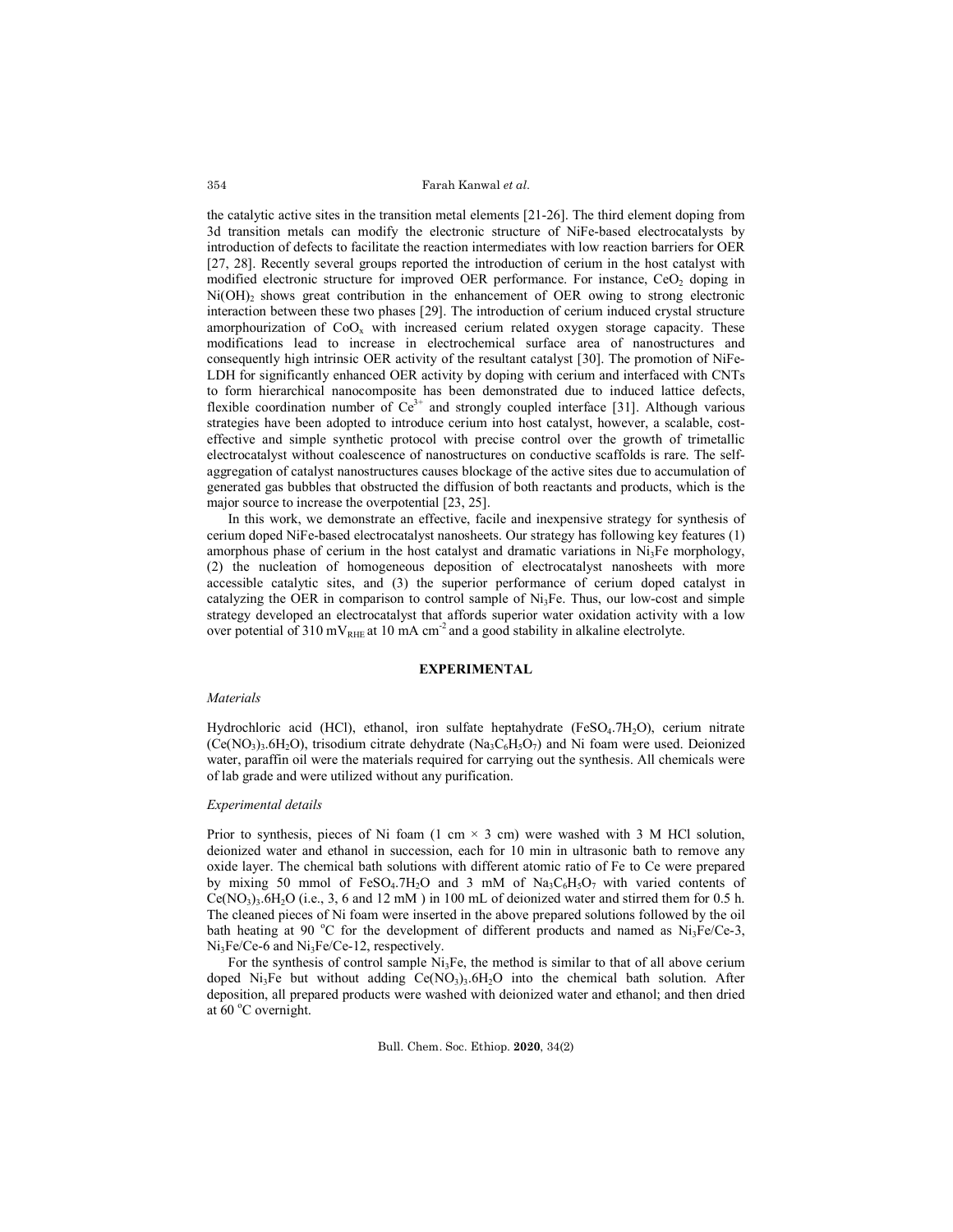#### *Structural characterization techniques*

X-ray diffraction (XRD) patterns were obtained from X'pert powder diffractometer using CuKα radiations ( $\lambda = 0.15418$  nm) with an operating voltage of 40 kV and an operating current of 40 mA at the scan rate of 0.05° 2θ s<sup>-1</sup>. Field emission scanning electron microscope (FESEM, Hitachi, Japan) at an accelerating voltage of 10 kV was employed for morphology analysis of Ni3Fe, Ni3Fe/Ce-3, Ni3Fe/Ce-6 and Ni3Fe/Ce-12 films on the Ni foam surface.

#### *Electrochemical measurements*

To evaluate the electrocatalytic performance of synthesized electrode materials for oxygen evolution reaction (OER), a number of electrochemical measurement techniques were employed. Generally, the techniques involve the recording of electric response of the catalyst to an applied potential. From this current potential behavior, salient electrochemical properties such as overpotential and Tafel slope were extracted out.

All electrochemical measurements were performed in alkaline electrolyte (1.0 M KOH, pH 13.6) using 3-electrode cell was used to carry out these measurements. That system comprises of working, counter electrode and reference electrodes for the purpose of completion of the electrical circuit. All the electrochemical activities were conducted on a Zahner Zennium electrochemical workstation at a sweep rate of 50 mV.s<sup>-1</sup>.

In our study, Pt sheet was employed as the counter electrode, saturated calomel electrode (SCE) as the reference electrode and synthesized samples were as working electrodes, in dark. For the conversion of potential against the reversible hydrogen electrode (RHE) from the SCE, following equation is used:

$$
E_{RHE} = E_{SCE} + 0.244 V + 0.059 \times pH.
$$
 (1)

Linear sweep voltammetry (LSV) technique was used to determine the current response as a result of applied voltage. This technique involves the unidirectional voltage sweep from an initial potential to final potential. LSV were corrected for OER with ohmic drop using relation:

$$
Vi_R = V_{app} - iR_s. \tag{2}
$$

where  $V_{app}$  is the applied potential and  $R_s$  is the solution resistance.

The electrocatalytic performance of the electrode either for OER is evaluated by Tafel slope. Tafel plot was calculated from the corresponding LSV polarization curves and it account for the changes in mechanism at different overpotentials. Tafel slope determines current response of the system to the applied voltage (V) and can be calculated by using following equation 3:

 $\eta = a + b \log(j)$  (3)

where  $\eta$  represents the overpotential, *b* is the Tafel slope in mV.dec<sup>-1</sup>, *j* being the current density. Low Tafel slope and large current density indicate the efficient performance. The overpotential was calculated by using the following relation:

$$
E(\eta) = E(SCE) + 0.244 + (0.059 \times pH) - 1.23,
$$
\n(4)

The electrochemical active surface area (ECSA) of electrodes CF, t-CF and NiFe@t-CF were calculated from the electrochemical double layer capacitance (C<sub>dl</sub>). The scan-rate (ν) dependent capacitive current,  $I_c$  is associated with the  $C_d$  according to relation:

$$
ECSA = C_{dl} = I_c/v \tag{5}
$$

where I*<sup>c</sup>* = I*anodic* – I*cathodic*, calculated in the middle of potential domain as a function of scan rate v, that yielded a linear slope equal to  $2 \times C_{dl}$ .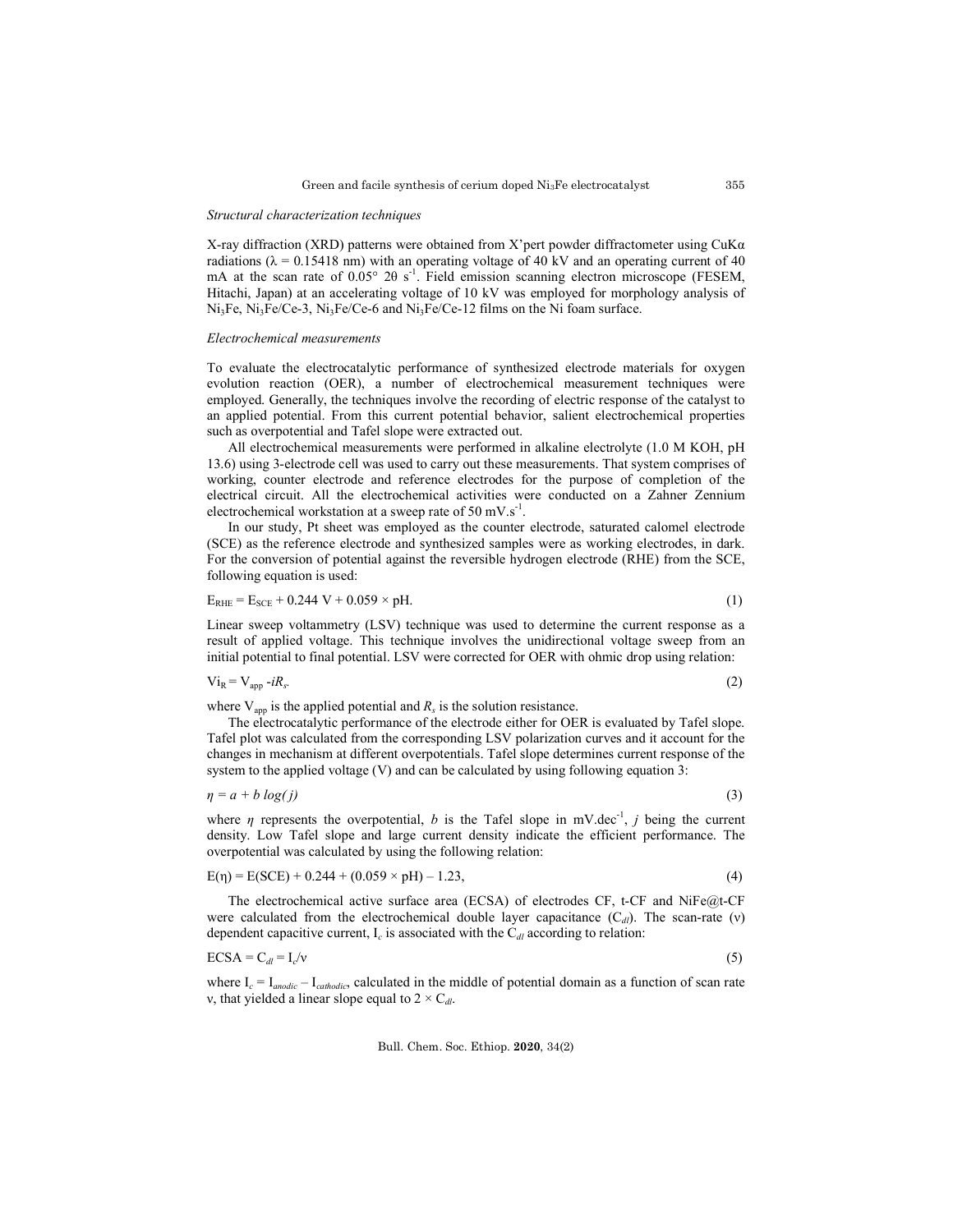Electrochemical impedence spectroscopy (EIS) is a versatile tool to evalute the electrochemical response of a system to an applied alternating potential. EIS is basically employed to determine the resistance of the electrode reaction due to the transfer of charges  $R<sub>CT</sub>$ . electrochemical response of a system to an applied alternating potential. EIS is basically employed to determine the resistance of the electrode reaction due to the transfer of charges  $R_{CT}$ . The EIS measurements were ca kHz to 0.1 Hz with the amplitude of the sinosoidal wave 10 mV. behemical impedence spectroscopy (EIS) is a versatile tool to evalute the mical response of a system to an applied alternating potential. EIS is basically to determine the resistance of the electrode reaction due to the t

## **RESULTS AND DISCUSSION**

Oxygen evolution reaction (OER) is energetically the most inefficient part of the water electrolysis  $4OH \rightarrow 2H_2O + O_2 + 4e$ . Chemical bath deposition route was adopted as a green, electrolysis  $4OH \rightarrow 2H_2O + O_2 + 4e$ . Chemical bath deposition route was adopted as a green, scalable, facile and low-cost synthesis route. The synthesis was initially monitored by the color scalable, facile and low-cost synthesis route. The synthesis was initially monitored by the color<br>change of Ni foam from silvery white to brownish yellow (Figure 1a). Ni foam was employed as a conductive substrate and assisted as the source of nickel (Ni) in the reaction. During the synthesis process  $Fe^{+2}$  oxidize into  $Fe^{+3}$  and  $Fe^{+4}$ , then oxidization of Ni foam to obtain While cerium doping facilitates effectively to modulate the morphology of the as-grown catalyst nanostructures by increasing cerium related oxygen storage capacity [32, 33]. out at 1.45 V<sub>RHE</sub>. The frequency scan range was from 100<br>
ie sinosoidal wave 10 mV.<br> **LTS AND DISCUSSION**<br>
s energetically the most inefficient part of the water<br>
. Chemical bath deposition route was adopted as a green,<br>

# *X-Ray diffraction (XRD)*

The as-synthesized films were characterized by XRD (Figure 1b). The presence of diffraction The as-synthesized films were characterized by XRD (Figure 1b). The presence of diffraction peaks at 44.2◦, 51.4◦, and 75.7◦ corresponding to diffraction plans of (111), (200) and (311) respectively, indicated the formation of Ni<sub>3</sub>Fe (JSPDS card no: 48-0419). No other obvious crystallization peaks were observed with the exception of the diffraction peaks associated with Ni<sub>3</sub>Fe. This analysis evident that the cerium phase in the as-synthesized electrocatalyst samples is amorphous; and this strongly suggests that they are likely small grain (oxy)hydroxide phases at OER potentials [34]. effectively to modulate the morphology of the as-grown catalyst<br>
ium related oxygen storage capacity [32, 33].<br>
characterized by XRD (Figure 1b). The presence of diffraction<br>
∘ corresponding to diffraction plans of (111),



Figure 1. (a) Digital photograph showing the color change of Ni foam from silvery white to (a) Digital photograph showing the color change of Ni foam from silvery whit<br>brownish yellow after deposition of electrocatalyst film. (b) XRD patterns of (a) Ni (b)  $Ni_3Fe/Ce-3$ , (c)  $Ni_3Fe/Ce-6$  and (d)  $Ni_3Fe/Ce-12$ .

*Field emission scanning electron microscopy-energy dispersive X-ray spectroscopy (SEM-(SEM-EDX) analysis*

The morphologies of the as-grown catalyst structures were investigated by field-emission scanning electron microscopy (SEM). In Figure 2a, the SEM image of Ni<sub>3</sub>Fe shows that without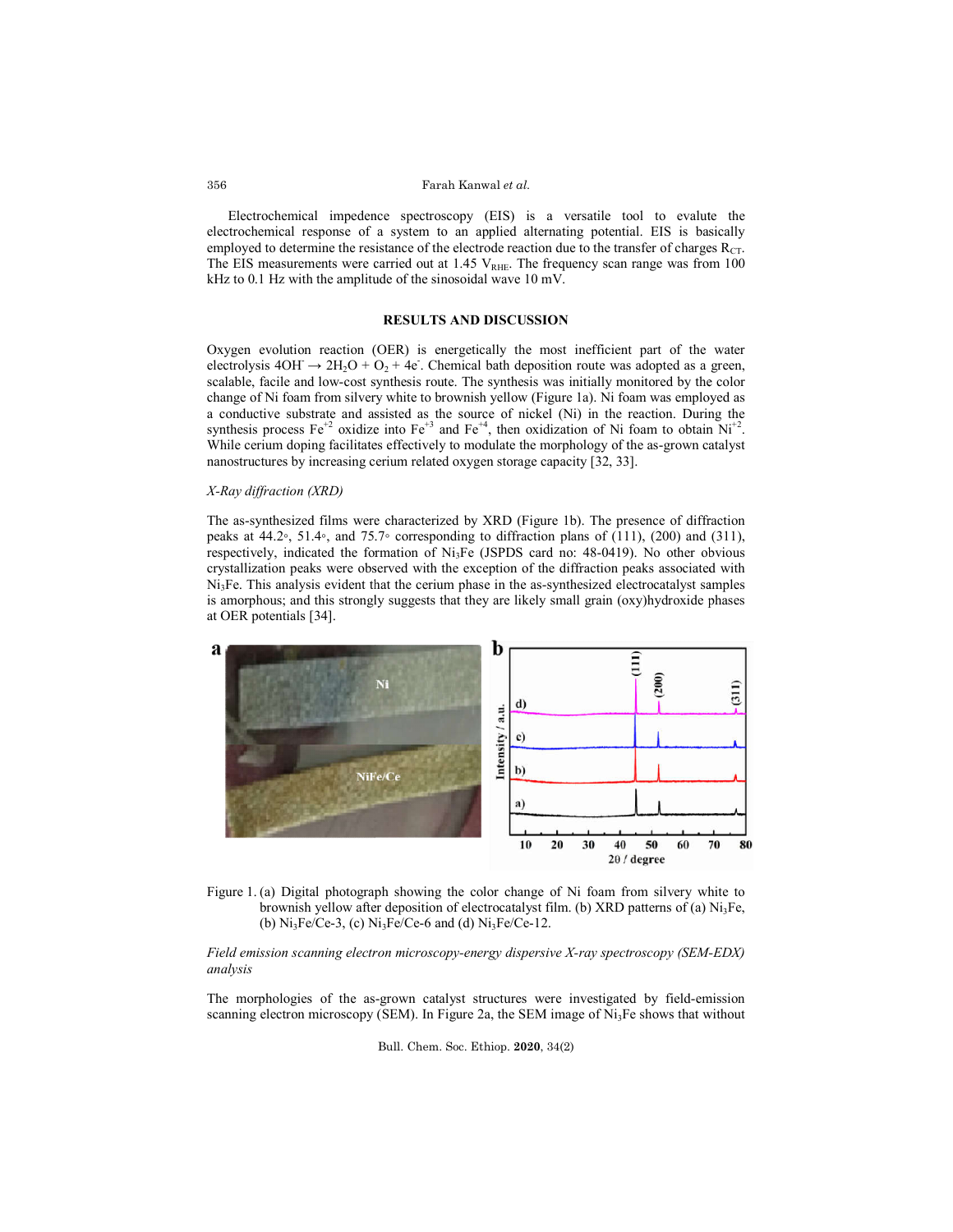the incorporation of Ce during synthesis, the catalyst film exhibits no distinct morphology and is apparently less porous. The electrode sample Ni<sub>3</sub>Fe/Ce-3 shows better morphology in comparison to sample Ni<sub>3</sub>Fe. Figure 2b illustrates the homogeneous dispersion of small globules mounted vertically on the surface of Ni foam. However, there is no full coverage of these globular structures on the 3D scaffold of Ni. SEM images of Ni<sub>3</sub>Fe/Ce-6 (Figure 2c) clearly reveal that the entire surface of globules on Ni scaffold is homogenously covered with densely vertically aligned nanosheets. The nanoplatelet morphology with cavities in between the nano walls exhibits high surface area and porosity. Such open nanosheets architecture built by walls exhibits high surface area and porosity. Such open nanosheets architecture built by Ni<sub>3</sub>Fe/Ce-6 afford high surface area and more exposed catalytic active sites, an easy of electrolyte penetration and fast adsorption and desorption of the generated gas bubbles to electrolyte penetration and fast adsorption and desorption of the generated gas bubbles to<br>facilitate OER activity. While Figure 2d presents the globular nanoparticles morphology of  $Ni<sub>3</sub>Fe/Ce-12$  with rough surface that are stacked over each other on the conductive surface of Ni template. The catalyst particles are homogeneously dispersed on 3D network of Ni foam. Ni<sub>3</sub>Fe/Ce-12 with rough surface that are stacked over each other on the conductive surface of Ni<br>template. The catalyst particles are homogeneously dispersed on 3D network of Ni foam. The<br>SEM analysis of all samples indic morphology of the grown nanostructures. The different morphologies offer different geometrical characteristics and enhancement in the OER performance. Ce loading may create a synergistic effect by perturbing the electronic structure of the host catalyst Ni<sub>3</sub>Fe surface and the number of exposed active sites on the surface of catalyst [29, 30]. incorporation of Ce during synthesis, the catalyst film exhibits no distinct morphology and is<br>arently less porous. The electrode sample  $Ni_3Fe/Ce-3$  shows better morphology in<br>parison to sample  $Ni_3Fe$ . Figure 2b illustrate high surface area and porosity. Such open nanosheets architecture built by ford high surface area and more exposed catalytic active sites, an easy of netration and fast adsorption and desorption of the generated gas bubble

As no diffraction peak is observed in  $Ni<sub>3</sub>Fe/Ce-6$  to confirm the presence of cerium may be due to the amorphorization of the cerium related phase in the deposited electrocatalyst film. So we perform its EDX to confirm the presence of Ce contents in the Ni3Fe/Ce-6 deposited electrocatalyst film. The EDX spectrum of Ni<sub>3</sub>Fe/Ce-6 confirmed the presence of O, Ni, Fe and Ce elements in Figure 2e. In addition, the inset table in Figure 2e shows the percentages of these elements. The ratios of Ni/Fe and Ni/Ce are found to be 3 and 1.5, respectively, for Ni<sub>3</sub>Fe/Ce Ce contents played vital role to modulate the different morphologies offer different geometrical performance. Ce loading may create a synergistic the host catalyst  $Ni_3Fe$  surface and the number of 29, 30].  $e$ /Ce-6 to con



Figure 2. SEM images of (a)  $Ni<sub>3</sub>Fe$ , (b)  $Ni<sub>3</sub>Fe/Ce-3$ , (c)  $Ni<sub>3</sub>Fe/Ce-6$  and (d)  $Ni<sub>3</sub>Fe/Ce-12$  at 25 kX; and (e) the corresponding EDX spectrum of Ni3Fe/Ce-6.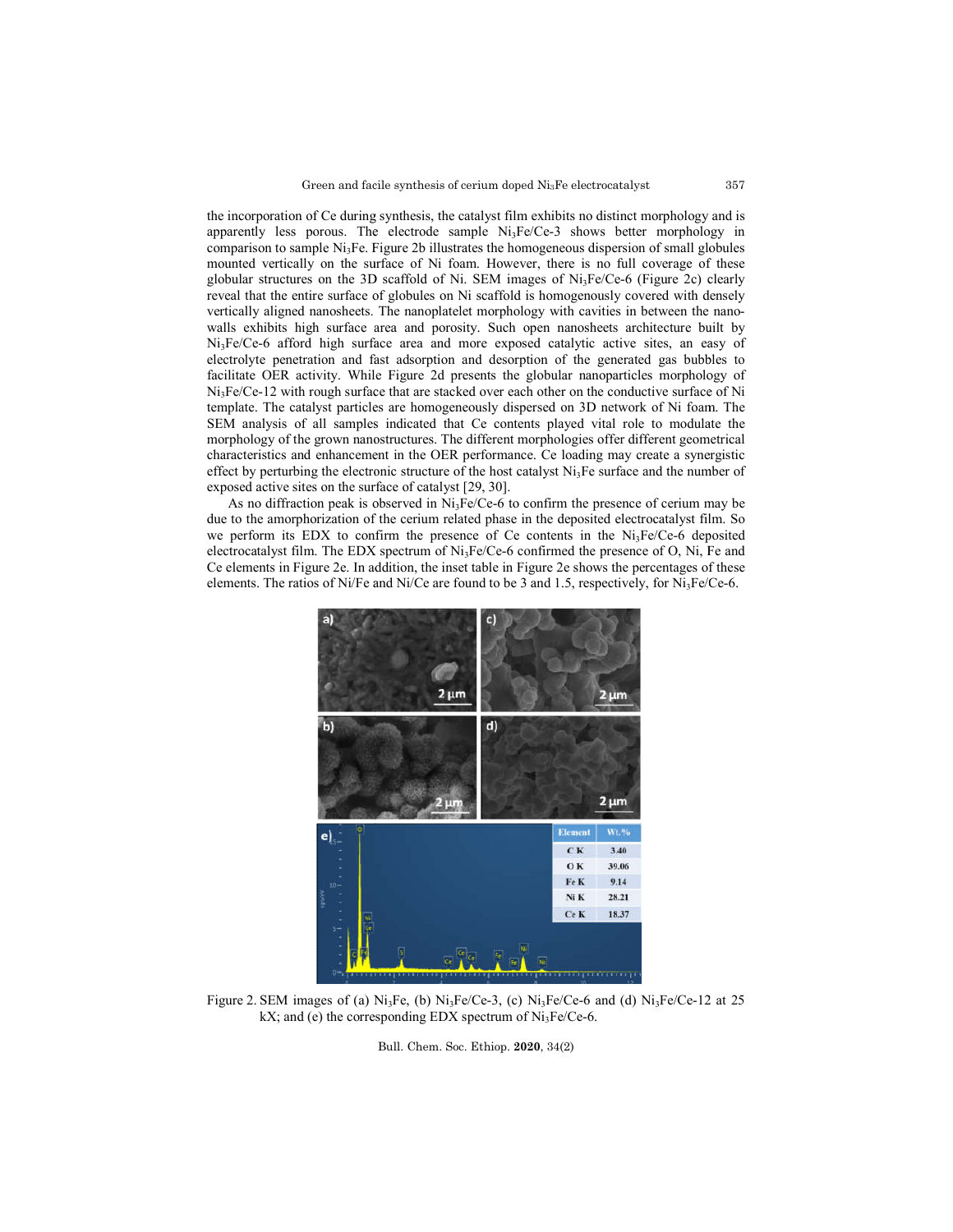#### *Electrochemical measurements*

The electrochemical properties of developed cerium doped  $Ni<sub>3</sub>Fe$  nanostructures deposited directly on the porous 3D scaffold of the conductive Ni foam towards OER were unveiled with the help standard analytical methods such as linear sweep voltammetry (LSV), Tafel plots and electrochemical impedance spectroscopy (EIS). The potentials were measured versus saturated calomel electrode (SCE) and are reported here versus reversible hydrogen electrode (RHE).

# *Linear sweep voltammetry (LSV)*

The catalytic activities of the electrocatalysts towards OER are compared based on three key parameters deduced from the LSV curves are the onset potential, minimum potential required to attain a current density of 10 mA.cm<sup>-2</sup> and overpotential. The electrode samples  $Ni<sub>3</sub>Fe$ ,  $Ni<sub>3</sub>Fe/Ce-3$ ,  $Ni<sub>3</sub>Fe/Ce-6$  and  $Ni<sub>3</sub>Fe/Ce-12$  exhibit the onset potentials of 1.55, 1.53, 1.48 and 1.51  $V_{RHE}$ , respectively. The minimum potential to reach current density of 10 mA.cm<sup>-2</sup> was 1.62, 1.57, 1.54 and 1.58  $V_{RHE}$ , respectively. The same trend was observed for the over potentials and was 0.39, 0.37, 0.31 and 0.35  $V_{RHE}$  for the Ni<sub>3</sub>Fe, Ni<sub>3</sub>Fe/Ce-3, Ni<sub>3</sub>Fe/Ce-6 and  $Ni<sub>3</sub>Fe/Ce-12$ , respectively. The material sample  $Ni<sub>3</sub>Fe/Ce-6$  showed the superior catalytic performance among all samples in 1.0 M KOH electrolyte. The efficient intrinsic OER activity is owing to high surface area offered by nanoplatelet morphology of  $Ni<sub>3</sub>Fe/Ce-6$  with more accessible active sites for the reactants as evident from its SEM images.



Figure 3. LSV curves (with *iR* correction) of  $Ni<sub>3</sub>Fe$  (black curve),  $Ni<sub>3</sub>Fe/Ce-3$  (red curve), Ni3Fe/Ce-6 (blue curve) and Ni3Fe/Ce-12 (magenta curve) in 1.0 M KOH electrolyte.

### *Tafel slope*

To achieve the more insight into OER performance of the prepared catalysts samples, Tafel plots were calculated. Tafel plots for all catalyst samples were generated by plotting the log of current density (log I) against applied potentials (V<sub>SCE</sub>). The Tafel slope (b) was extracted by fitting the linear portion of the plots to the Tafel equation as described in equation 3. Figure 4 displays the Tafel slopes of all electrodes derived from their respective LSV curves by fitting the linear portion of their Tafel plots into the Tafel equation ( $\eta = a + b \log$  [j]) to show the influence of the overpotential on the current density to evaluate their OER kinetics. It is found that  $Ni<sub>3</sub>Fe/Ce-6$  shows smallest Tafel slope of 49 mV dec<sup>-1</sup> among all four electrocatalyst samples representing more favorable reaction kinetics due to higher inherent OER activity of this as-synthesized electrocatalyst sample. Tafel slopes of 58, 55 and 51 mV/decade were observed for the samples  $Ni<sub>3</sub>Fe$ ,  $Ni<sub>3</sub>Fe/Ce-3$ , and  $Ni<sub>3</sub>Fe/Ce-12$ , respectively. The results indicate

Bull. Chem. Soc. Ethiop. **2020**, 34(2)

358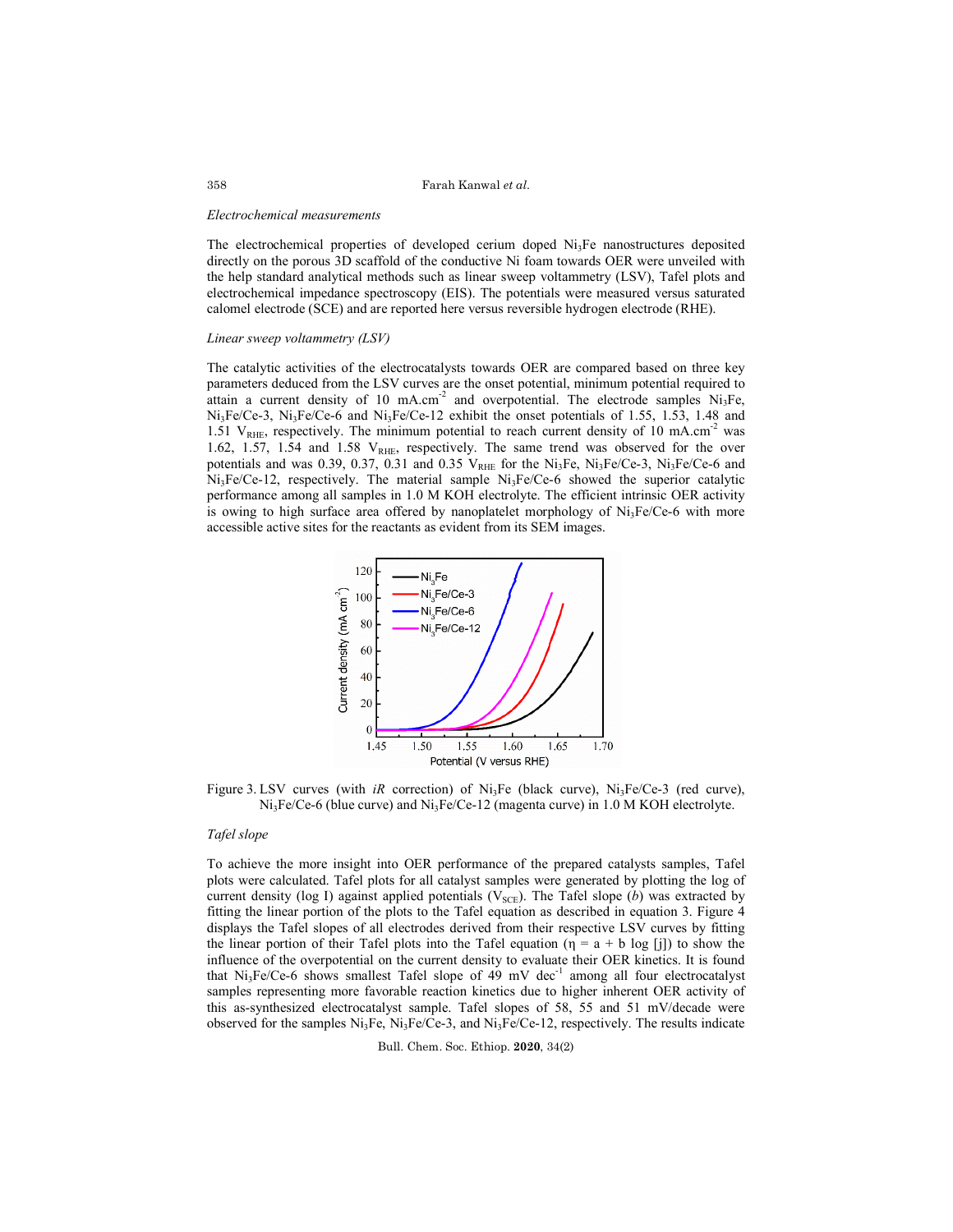that the optimal loading of the Ce during synthesis lead to the more favorable reaction kinetics. The electrocatalytic mechanism of the OER is complicated and OER performance relates with the number of catalytic active sites (M) and adsorption affinity of  $H_2O$ , \*OH, \*O, MOOH and MOO⁻ as the reaction intermediates. Generally, it proceeds in the following multistep reactions under alkaline condition $41$ :

$$
OH^{-} + M \rightarrow {}^{*}OH + e^{-}
$$
 (1)

$$
MOH + OH^- \rightarrow^*O + H_2O + e^-
$$
 (2)

 $MO + OH^- \rightarrow MOOH + e^-$  (3)

$$
MOOH + OH^- \rightarrow M + O_2 + H_2O
$$
\n<sup>(4)</sup>

Every step from Eq. 1-4 is assumed to be the rate determining to define the electric current. Based on the microkinetic analysis for the correlation of Tafel slope and the rate determining step, Eq. 4 should be the rate determining step for the Ni<sub>3</sub>Fe/Ce-3 since its Tafel slope is 55 mV dec<sup>-1</sup> [35].



Figure 4. Tafel plots of  $Ni<sub>3</sub>Fe$  (black curve),  $Ni<sub>3</sub>Fe/Ce-3$  (red curve),  $Ni<sub>3</sub>Fe/Ce-6$  (blue curve) and  $Ni<sub>3</sub>Fe/Ce-12$  (magenta curve) derived from the corresponding LSV curves of OER.

### *Electrochemical impedance spectroscopy (EIS)*

Further, electrochemical impedance spectroscopy (EIS) was carried out to study the electrocatalytic behavior of Ni<sub>3</sub>Fe, Ni<sub>3</sub>Fe/Ce-3, Ni<sub>3</sub>Fe/Ce-6 and Ni<sub>3</sub>Fe/Ce-12. Nyquist plots were obtained from Ni<sub>3</sub>Fe, Ni<sub>3</sub>Fe/Ce-3, Ni<sub>3</sub>Fe/Ce-6 and Ni<sub>3</sub>Fe/Ce-12 electrocatalysts deposited on the porous 3D structure of Ni foam are shown in the Figure 5. These plots showing two semicircles corresponding to the charge transfer resistance at the anode/electrolyte interface and in the anode, respectively. The high-frequency semicircle for the  $Ni<sub>3</sub>Fe/Ce-6$  is smallest indicating the enhanced charge transport with very less charge transfer resistance (R<sub>ct</sub>) of ~ 2.63  $\Omega$  in comparison to Ni<sub>3</sub>Fe (~ 12 Ω), Ni<sub>3</sub>Fe/Ce-3 (~ 4.58 Ω) and Ni<sub>3</sub>Fe/Ce-12 (~ 3.76 Ω). It also demonstrates the higher conductivity and the good electrical contact between the conducting scaffold of Ni and the deposited Ni<sub>3</sub>Fe nanoplatelets in Ni<sub>3</sub>Fe/Ce-6.

## *Electrochemical active surface area (ECSA) measurements*

Figure 6(a-c) show the cyclic voltammetry (CV) curves for pristine Ni and the optimized electrocatalyst Ni<sub>3</sub>Fe/Ce-6 in the non-Faradaic potential region from 0.10 to 0.20 V in 1.0 M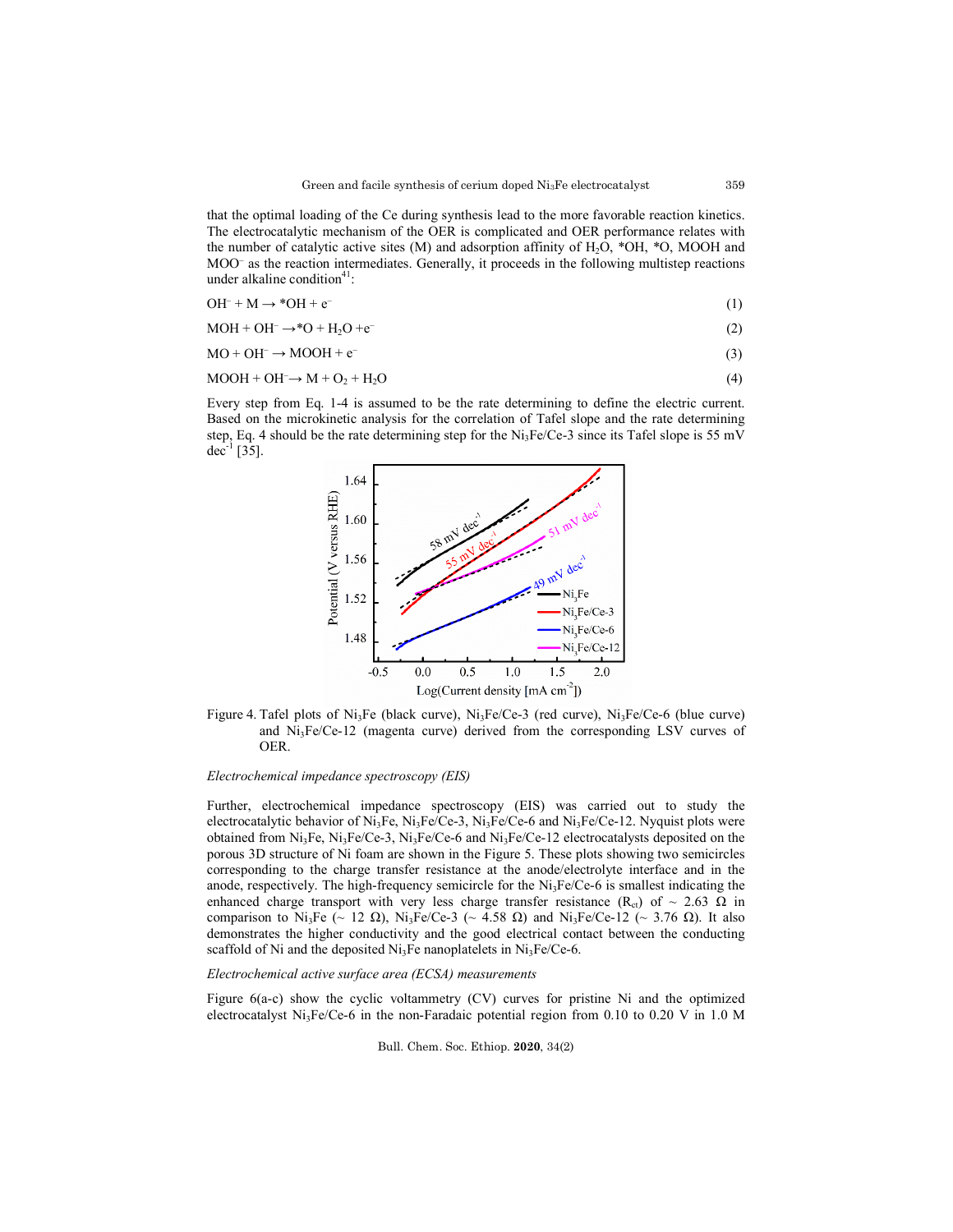KOH solution. Where for these CV measurements, CV curves were run at multiple scan rates KOH solution. Where for these CV measurements, CV curves were run at multiple scan rates (v) of 20, 40, 60, 80 and 100 mV s<sup>-1</sup>. The plot of capacitive current ( $I_c$ ) at the middle of the applied potential window versus v gives  $C_{d}$  that has direct relation with ECSA as given in Equation 5. Figure 6c shows that  $Ni<sub>3</sub>Fe/Ce-6$  exhibits the 3.5 times higher ECSA (3.52 mF cm<sup>-2</sup>) in comparison to pristine Ni foam  $(0.98 \text{ mF cm}^2)$ . The large ECSA is resulting from the high surface area catalyst nanosheets of NiFe@t-CF uniformly deposited on Ni foam surface as inferred in its SEM images. solution. Where for these CV measurements, CV curves were run at multiple scan rate 20, 40, 60, 80 and 100 mV s<sup>-1</sup>. The plot of capacitive current ( $I_c$ ) at the middle of the potential window versus v gives  $C_{dl}$  that h



Figure 5. Nyquist plots of Ni<sub>3</sub>Fe (black curve), Ni<sub>3</sub>Fe/Ce-3 (red curve), Ni<sub>3</sub>Fe/Ce-6 (blue curve) and Ni3Fe/Ce-12 (magenta curve).



Figure 6. CV curves in non-Faradaic region in 1.0  $_M$  KOH for a) pristine Ni foam and b) Ni<sub>3</sub>Fe/Ce-6. c) Calculated C<sub>dl</sub> plots of Ni (black curve) and Ni<sub>3</sub>Fe/Ce-6 (red line).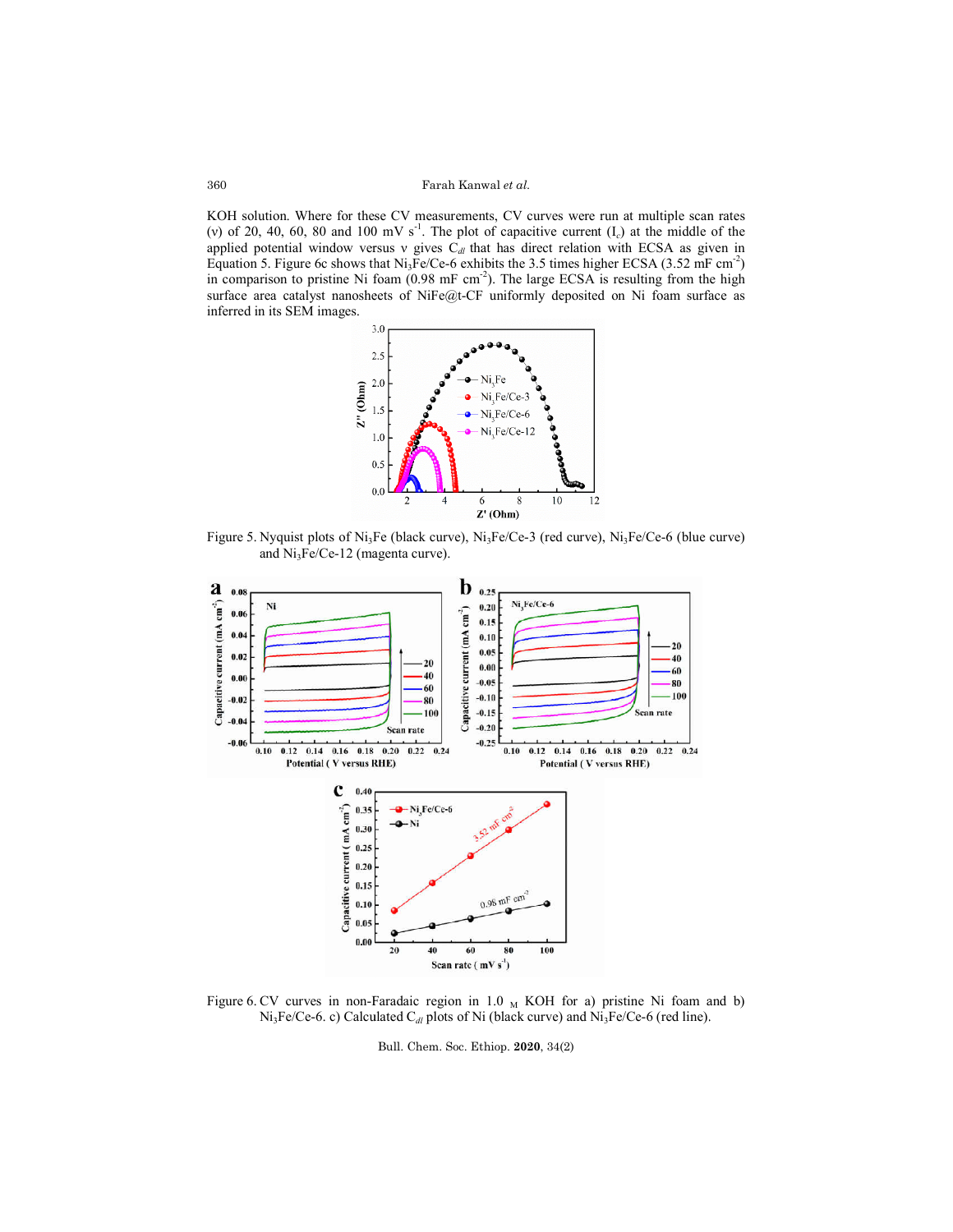#### *Chronoamperometric measurements*

As stability is an important parameter to evaluate the feasibility of the material for practical applications. The long-term stability of optimized electrocatalyst was examined by the chronoammperometry response at 1.54 V in 1.0 M KOH solution. As shown in Figure 6, Ni3Fe/Ce-6 retains its current density up to 10 h (36,000 s) of continuous operation with slight degradation in the value of its original current density  $(\sim 9.8 \text{ mA cm}^{-2})$ , suggesting its good operational stability in the alkaline solution.



Figure 7. Chronoamperometric test of  $Ni<sub>3</sub>Fe-6$  at 1.54  $V<sub>RHE</sub>$ .

# **CONCLUSION**

In conclusion, we have used a facile, simple and effective strategy for the synthesis of  $Ni<sub>3</sub>Fe$  as highly efficient electrocatalyst for OER in the alkaline media. Their morphology can be effectively tuned by the doping of cerium. Different doping percentages of cerium effectively tuned the morphology to form nanoparticles, globules and nanoplatelets. The high OER activity of the optimum sample attributed to the high surface area with more exposed active catalytic sites, low charge transfer resistance between the electrocatalyst and electrolyte solution owing to the non-aggregated morphology of deposited nanostructures. Considering the efficiency of our synthesized electrocatalyst, the present study will undoubtedly open opportunities for the development of non-precious and high performance electrocatalysts by adopting a simple synthetic route at moderate temperature.

# **ACKNOWLEDGEMENT**

This research work was supported by the Higher Education Commission (HEC), Islamabad, Pakistan.

## **REFERENCES**

- 1. Abe, J.O.; Popoola, A.P.I.; Ajenifuja, E.; Popoola, O.M. Hydrogen energy, economy and storage: Review and recommendation. *Int. J. Hydrogen Energ.* **2019**, 44, 15072-15086.
- 2. Hosseini, S.E.; Wahid, M.A. Hydrogen production from renewable and sustainable energy resources: Promising green energy carrier for clean development. *Renew. Sust. Energ. Rev.* **2016**, 57, 850-866.
- 3. McCrory, C.C.; Jung, S.; Ferrer, I.M.; Chatman, S.M.; Peters, J.C.; Jaramillo, T.F. Benchmarking hydrogen evolving reaction and oxygen evolving reaction electrocatalysts for solar water splitting devices. *J. Am. Chem. Soc.* **2015**, 137, 4347-4357.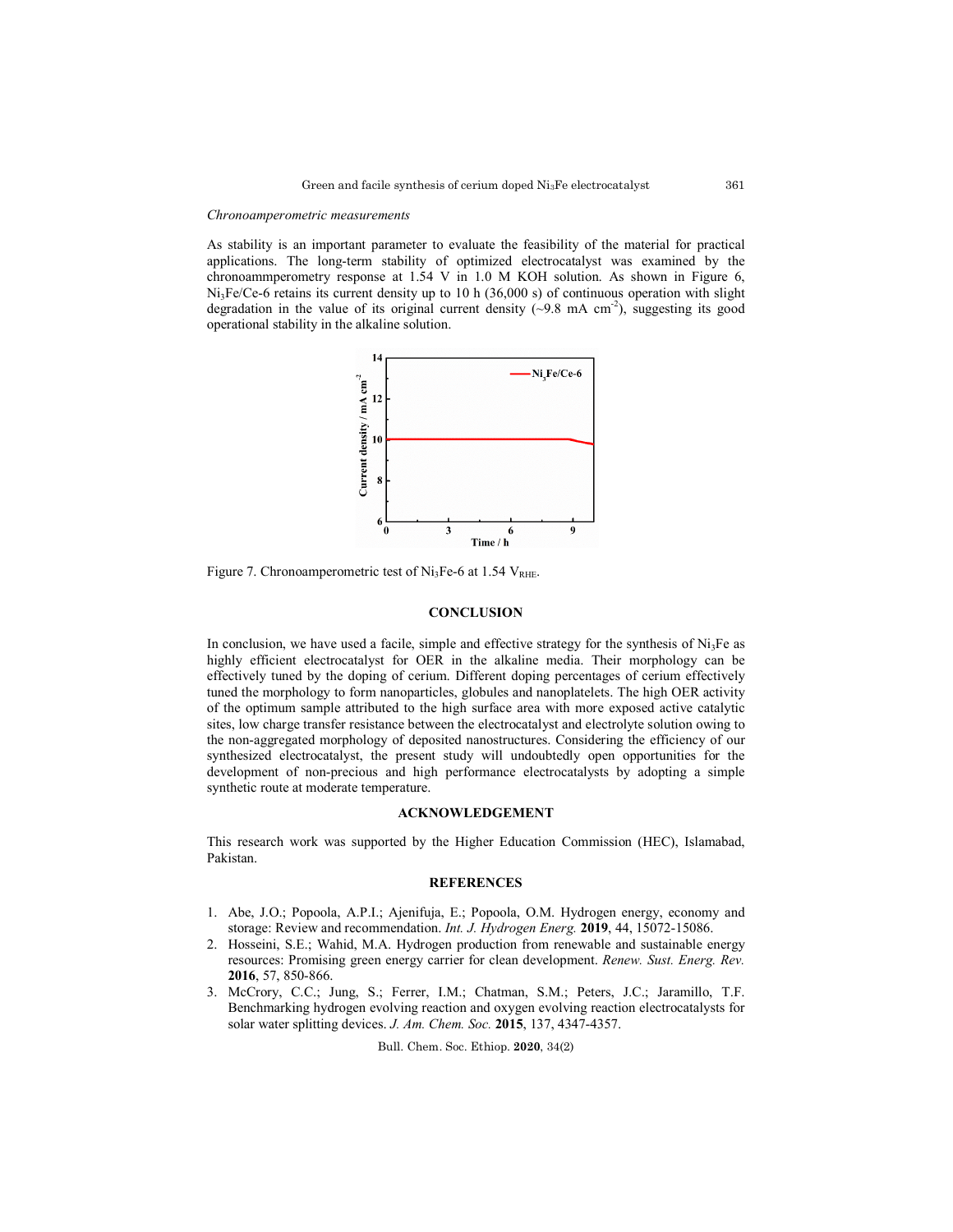- 4. Zhao, Y.; Nakamura, R.; Kamiya, K.; Nakanishi, S.; Hashimoto, K. Nitrogen-doped carbon nanomaterials as non-metal electrocatalysts for water oxidation. *Nat. Commun.* **2013**, 4, 1-6.
- 5. Ouattara, L.; Diaco, T.; Bokra, Y. Influence of water on the anodic oxidation mechanism of diethylenetriamine (deta) on platinum electrode. *Bull. Chem. Soc. Ethiop*. **2015**, 20, 269- 277.
- 6. Boye, B.; Brillas, E.; Marselli, B.; Michaud, P.-A.; Comninellis, C.; Dieng, M.M. Electrochemical decontamination of waters by advanced oxidation processes (aops): Case of the mineralization of 2,4,5-t on bdd electrode. *Bull. Chem. Soc. Ethiop.* **2004**, 18, 205-214.
- 7. Getachew, T.; Addis, F.; Beyene, T.; Mehretie, S.; Admassie, S. Amino-substituted naphthalene sulfonic acid/graphene composite as metal-free catalysts for oxygen reduction reactions. *Bull. Chem. Soc. Ethiop.* **2019**, 33, 359-372.
- 8. Ye, Z.; Li, T.; Ma, G.; Dong, Y.; Zhou, X. Metal-ion (Fe, V, Co, and Ni)-doped MnO<sub>2</sub> ultrathin nanosheets supported on carbon fiber paper for the oxygen evolution reaction. *Adv. Funct. Mater.* **2017**, 27, 1704083.
- 9. Yousaf, M.; Chen, Y.; Tabassum, H.; Wang, Z.; Wang, Y.; Abid, A.Y.; Gao, P. A dual protection system for heterostructured 3D CNT/CoSe<sub>2</sub>/C as high areal capacity anode for sodium storage. *Adv. Sci*. **2020**, 5, 1902907.
- 10. Yousaf, M.; Wang, Y.; Chen, Y.; Wang, Z.; Firdous, A.; Ali, Z.; Han, R.P.S. A 3D trilayered CNT/MoSe<sub>2</sub>/C heterostructure with an expanded MoSe<sub>2</sub> interlayer spacing for an efficient sodium storage*. Adv. Energy Mater.* **2019**, 1900567.
- 11. Yousaf, M.; Wang, Y.; Chen, Y.; Wang, Z.; Aftab, W.; Mahmood, A.; Han, R.P.S. Tunable free-standing core-shell CNT@MoSe<sub>2</sub> anode for lithium storage. *ACS Appl. Mater.* **2018**, 10, 14622-14631*.*
- 12. Yousaf, M.; Shi, H.T.H.; Wang, Y.; Chen, Y.; Ma, Z.; Cao, A.; Han, R.P.S. Novel pliable electrodes for flexible electrochemical energy storage devices: recent progress and challenges. *Adv. Energy Mater.* **2016**, 6, 1600490.
- 13. Hu, F.; Zhu, S.; Chen, S.; Li, Y.; Ma, L.; Wu, T.; Zhang, Y.; Wang, C.; Liu, C.; Yang, X.X. Amorphous metallic NiFeP - A conductive bulk material achieving high activity for oxygen evolution reaction in both alkaline and acidic media. *Adv. Mater.* **2017**, 29, 1606570.
- 14. Zhan, T.; Liu, X.; Lu, S.; Hou, W. Nitrogen doped NiFe layered double hydroxide-reduced graphene oxide mesoporous nanosphere as an effective bifunctional electrocatalyst for oxygen reduction and evolution reactions. *Appl. Catal. B: Environ.* **2017**, 205, 551-558.
- 15. Dionigi, F.; Strasser, P. NiFe-based (oxy)hydroxide catalysts for oxygen evolution reaction in non-acidic electrolytes. *Adv. Energy Mater.* **2016**, 6, 1600621.
- 16. Cheng, Y.; Jiang, S.P. Materials Int-advances in electrocatalysts for oxygen evolution reaction of water electrolysis-from metal oxides to carbon nanotubes. *Proc. Nat. Sci. Mater.* **2015**, 25, 545-553.
- 17. Yu, X.; Yang, P.; Chen, S.; Zhang, M.; Shi, G. NiFe alloy protected silicon photoanode for efficient water splitting. *Adv. Energ. Mater.* **2017**, 7, 1601805.
- 18. Stevens, M.B.; Trang, C.D.; Enman, L.J.; Deng, J.; Boettcher, S.W. Reactive Fe-sites in NiFe (oxy)hydroxide are responsible for exceptional oxygen electrocatalysis activity. *J. Am. Chem. Soc.* **2017**, 139, 11361-11364.
- 19. Deng, J.; Nellist, M.R.; Stevens, M.B.; Dette, C.; Wang, Y.; Boettcher, S.W. Morphology dynamics of single-layered  $Ni(OH)_2-NiOOH$  nanosheets and subsequent Fe incorporation studied by in situ electrochemical atomic force microscopy. *Nano Lett.* **2017**, 17, 6922-6926.
- 20. Ma, W.; Ma, R.; Wang, C.; Liang, J.; Liu, X.; Zhou, K.; Sasaki, T. A superlattice of alternately stacked Ni-Fe hydroxide nanosheets and graphene for efficient splitting of water. *ACS Nano*. **2015**, 9, 1977-1984.
- 21. Gong, M.; Li, Y.; Wang, H.; Liang, Y.; Wu, J.Z.; Zhou, J.; Wang, J.; Regier, T.; Wei, F.; Dai, H. An advanced Ni-Fe layered double hydroxide electrocatalyst for water oxidation. *J. Am. Chem.Soc.* **2013**, 135, 8452-8455.

Bull. Chem. Soc. Ethiop. **2020**, 34(2)

#### 362